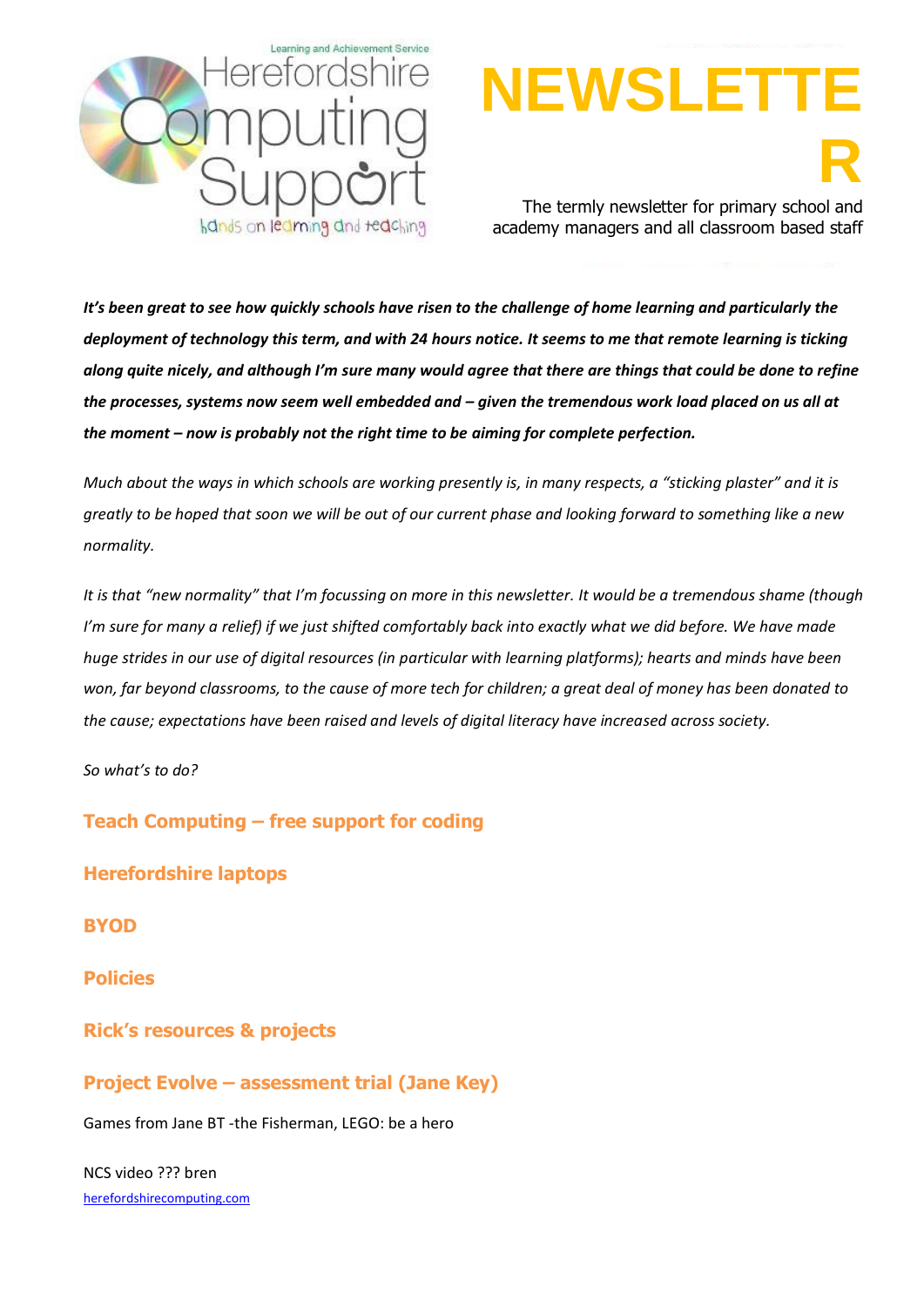#### **Neverware**

Reviewing Tink You Know resources

## *Retiring old resources*

Hi Mark,

In supporting children and young people to be safer online, it's vitally important that we all provide the most up to date information and resources. We regularly review and retire old resources as well as continuing to develop new resources.

We ask you to help us today by taking the following actions:

- 1. Review **the list of [current Thinkuknow resources](https://thinkuknow.us13.list-manage.com/track/click?u=2ae276529dabe14cecc1d261e&id=b8cb368843&e=8850a782df)**
- 2. Delete any old Thinkuknow resources you have downloaded and remove any old content, references or links from any sites or platforms you use to promote online safety

If you still have any of the following resources: Lee & Kim, Hector's World, Jigsaw, Consequences, Tom's Story, Sam's Real Friends, please delete and use our current resources for the age range (see list above).

[https://www.thinkuknow.co.uk/globalassets/professional/resources/thinkuknow-resources-list-](https://www.thinkuknow.co.uk/globalassets/professional/resources/thinkuknow-resources-list-2021.pdf?utm_source=Thinkuknow&utm_campaign=5536719aae-TUK_GLOBAL_24_02_21&utm_medium=email&utm_term=0_0b54505554-5536719aae-55332769)[2021.pdf?utm\\_source=Thinkuknow&utm\\_campaign=5536719aae-](https://www.thinkuknow.co.uk/globalassets/professional/resources/thinkuknow-resources-list-2021.pdf?utm_source=Thinkuknow&utm_campaign=5536719aae-TUK_GLOBAL_24_02_21&utm_medium=email&utm_term=0_0b54505554-5536719aae-55332769)[TUK\\_GLOBAL\\_24\\_02\\_21&utm\\_medium=email&utm\\_term=0\\_0b54505554-5536719aae-55332769](https://www.thinkuknow.co.uk/globalassets/professional/resources/thinkuknow-resources-list-2021.pdf?utm_source=Thinkuknow&utm_campaign=5536719aae-TUK_GLOBAL_24_02_21&utm_medium=email&utm_term=0_0b54505554-5536719aae-55332769)

March  $16^{th}$  &  $23^{rd}$  – Warwickshire SEN online safety meeting.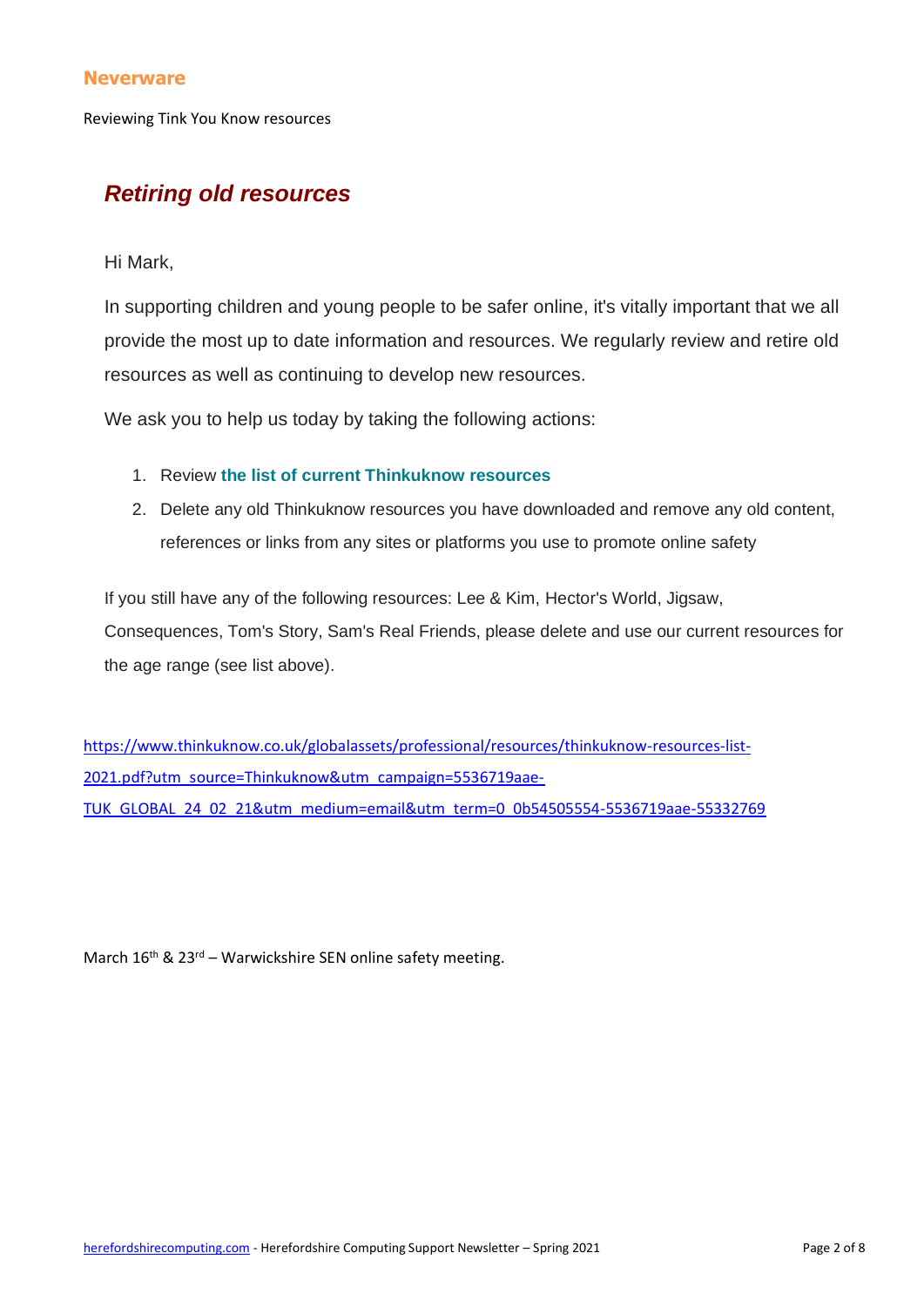#### **Seesaw**

The topic for the most frequently asked questions at the moment! If you've not heard of Seesaw you haven't read one of these newsletters for a few years, nor seen much of me in your school. **This is your number one tool against lockdown** and the great news is that there is not much you need to do to be ready, a bit more if



you want to be really ready, but actually (as I've been saying for years) this is the most splendid tool for classroom use anyway.

Seesaw is free and comes with incredible tools and levels of support before you need to consider buying it. Get started on your own by visiting [https://seesaw.me,](https://seesaw.me/) creating an account, creating your class and you're away. Make sure you head over to Home Learning Codes, print them out and give each named sheet to your children to take home. That's it, those are the fundamental steps to cover yourself. If lockdown strikes tomorrow, your children just need to sign in at home by scanning their own QR code and you convert your classroom to digital and your audience is waiting!

Well, yes, ideally you'll do a bit more than that but those are the most important steps.

If you'd like to know more, I'm running a whole series of short online courses in Zoom between 3.45 and 4.30 on a range of dates supporting you to use Seesaw at beginner and a more advanced level. See below for details. Or [if you want me to come in](mailto:msanderson@herefordshire.gov.uk?subject=Seesaw%20training) and deliver a staff meeting I'm available to do that too, tailored to your needs.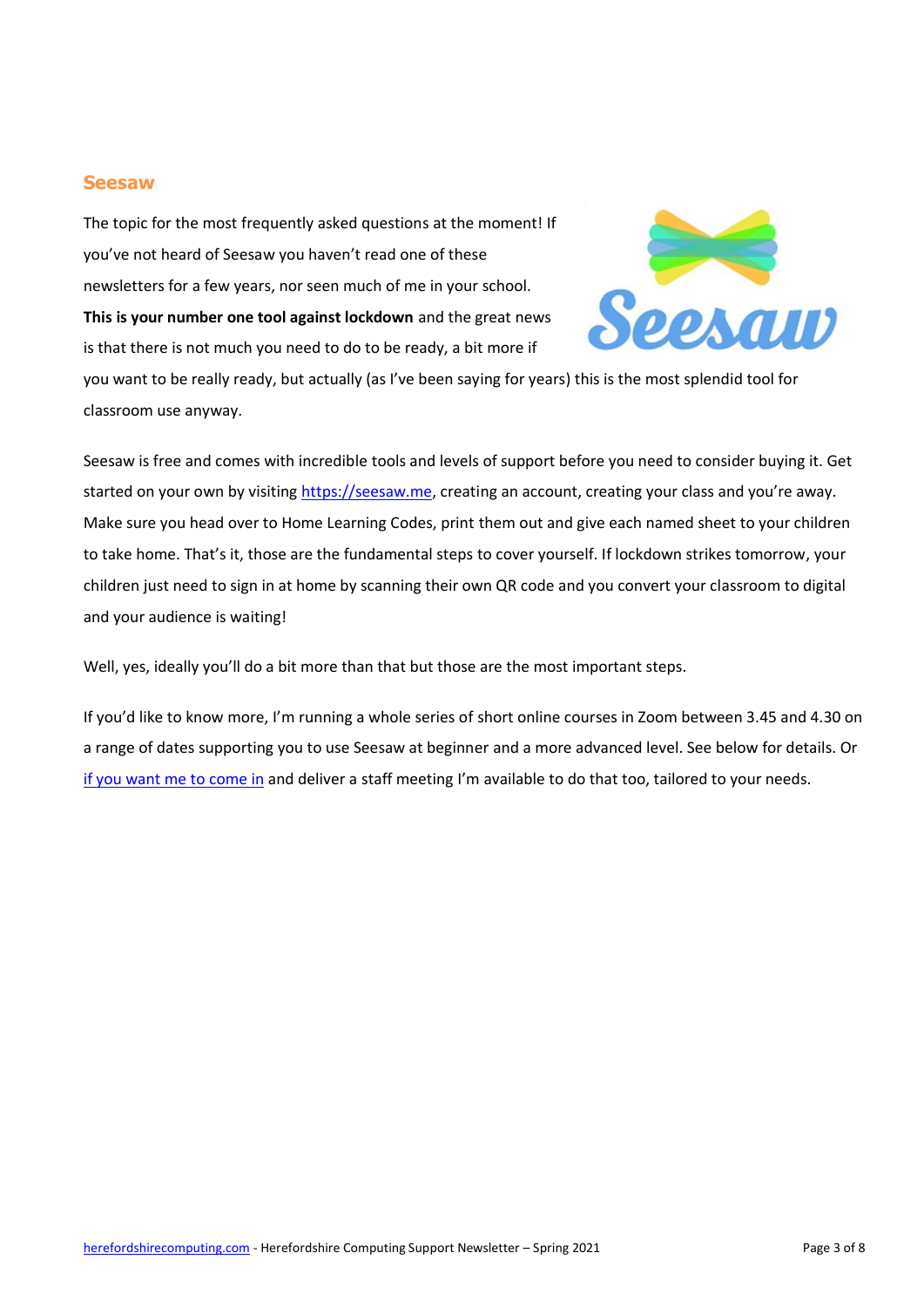## **Blended learning – what's that and how do we do it?**



One of my current "soap-box" subjects, a rant is coming … Blended learning has become a bit of a buzz word. It means teaching (or delivering your teaching) in such a way that learning can take place in the classroom and at home. It's a great concept and one could argue that we should be doing it anyway – but "never let a serious crisis go to waste!" There is, however, one fundamental problem that gets overlooked (don't give up here; there are solutions below – I'm just getting into my rant first) and that is - given that blended learning requires a substantial helping of DIGITAL - how are teachers supposed

to do that when the tech resources in school are (for most) at such pitifully low levels? Or to put it another way: "If I have access to half a set of iPads for my children every second Tuesday afternoon how can I make proper use of them?"

The obvious and best solution would be quickly to reverse more than a decade of under investment in tech in schools so that education can join the 21<sup>st</sup> century digital world instead of living in the middle of the 20<sup>th</sup>.

When it comes to Seesaw though, there is a way you can get up and running, and at the same time upskill yourself and your children, and that is to **use Seesaw for homework**. Most homes have better digital provision than the majority of schools can provide. With a little bit of good timetabling of your resources, you can set many good homework tasks that begin to "flip the classroom" by asking children to prepare something at home ready for learning the next day. Tech starts to become "transformational" then! It could be something as simple as taking four photos at home that illustrate a concept, and saving them to seesaw because tomorrow you're going to use them in a short video you'll make in Clips to show your understanding of … (other video editing solutions are available!) With a camera and a microphone and (when back in school, not at home) the facility to share findings around the class and comment on each other's work), there are endless possibilities.

Of course, there other things to consider. **"Bring your own device"** (BYOD) means children would bring in their tech from home each day – tech which otherwise sits doing nothing from 9-3. This needs careful implementation but it's a possibility worthy of consideration.

There are also excellent schemes, run by charities such as [BeLF](https://www.belf.org.uk/) that provide a framework for **parents to finance the purchase of tablets for students** that then become home / school devices – there will be more from me very soon on this.

Finally, it's worth looking at the many ways you can **use your school's "[Coronavirus catch-up premium](https://www.gov.uk/guidance/coronavirus-covid-19-catch-up-premium)"** (£80 per pupil) to focus on tech spending to help you in your efforts to bring children back up to speed in learning. A [guide published by the Education Endowment Foundation](https://educationendowmentfoundation.org.uk/public/files/Publications/Covid-19_Resources/Covid-19_support_guide_for_schools.pdf) helps with strategies here.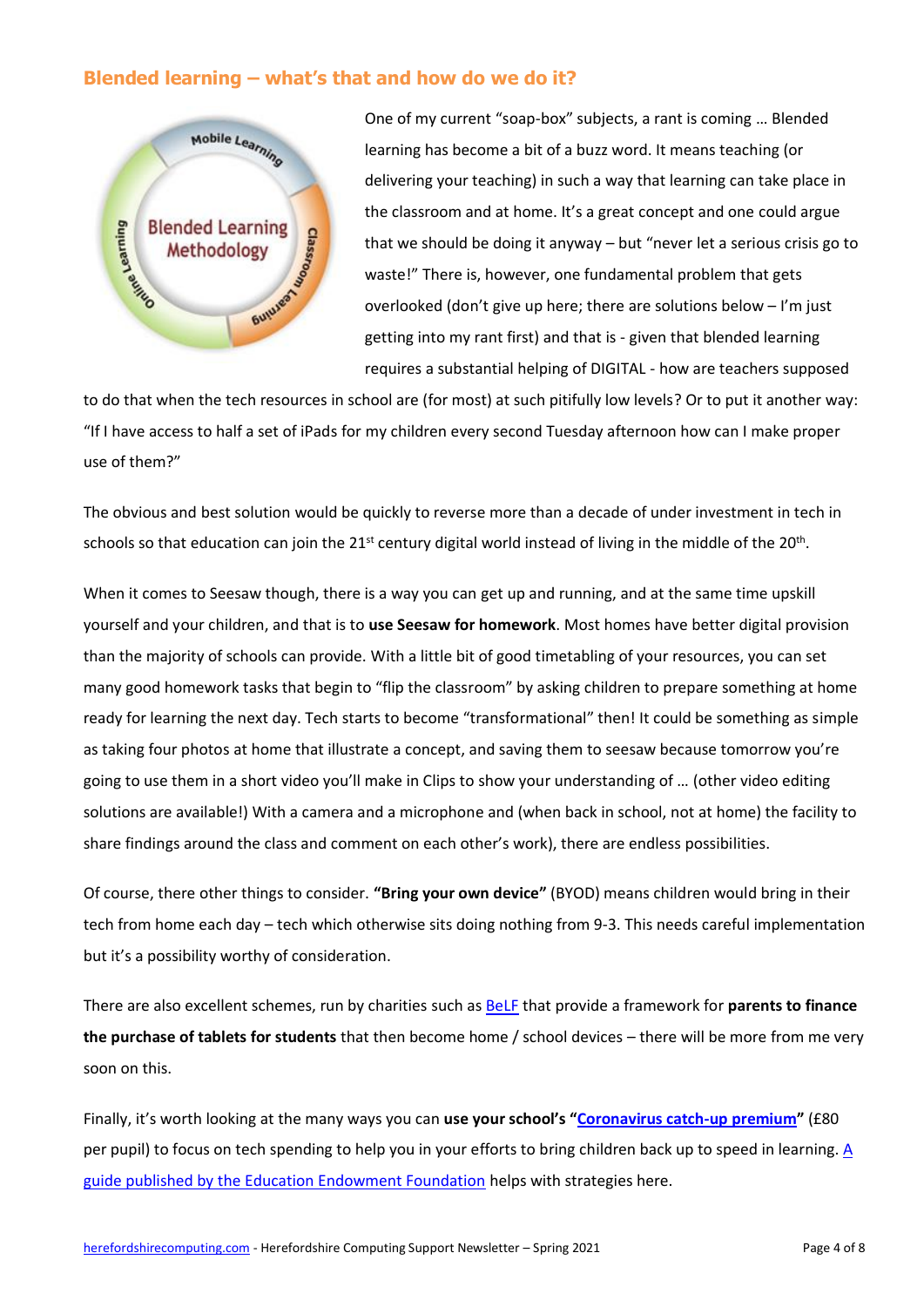## **Bitesize online CPD – all with a focus on mitigating potential lockdown**

A series of 45 minute online training sessions, 3.45 and 4.30 pm. These are FREE TO ATTEND, you just need to book in. They are all aimed at getting you up and running for home learning, though also relevant for general classroom use at any time. If you'd prefer a staff meeting session in school [please let me know.](mailto:msanderson@herefordshire.gov.uk?subject=Lockdown%20CPD)

#### *Seesaw – level 1 – Wednesday 21st October – [BOOK HERE](https://docs.google.com/forms/d/e/1FAIpQLSfMWEv36p3VXSTfiZ4QKHgVx3pSuQZCdUtzC-FWQ8r8zrFPbQ/viewform?usp=sf_link)*

- Introduction to Seesaw
- Creating an account Setting up your class home learning codes
- Posting to the journal
- Comments (approval, online safety and responsibility)
- Class settings (the spanner)
- The Drawing tool

#### *Seesaw – level 2 – Thursday 15th, Tuesday 27th October – [BOOK HERE](https://docs.google.com/forms/d/e/1FAIpQLSeE9fMPv8wwC79PGMGD8IqAmx8K9-870ulIn1O69QbUyKYIZA/viewform?usp=sf_link)*

- Activities (Activities library, Making your own, "Marking")
- Folders, blog, co-teachers
- Announcements (children / families)
- Families

#### *Zoom for home learning – Monday 19th October – [BOOK HERE](https://docs.google.com/forms/d/e/1FAIpQLSdzxazJiswDTYcnslVddPWHqaco6nPw23Cnt8AAadP0tOIfzw/viewform?usp=sf_link)*

- Overview of Zoom
- What to expect
- Setting up and sharing a meeting
- Ground rules
- Useful tools for teaching (Mute, chat, Share screen, Breakout rooms …)
- Other solutions comparison

#### *An overview of [Learning by Questions](https://www.lbq.org/PrimaryCatchUp?fromsite=true) – Thursday 5th November – [BOOK HERE](https://docs.google.com/forms/d/e/1FAIpQLSedaIXnQ08MDik5V7o-SUBrta9ElyIOJY_Xu_zsol05ZB7sTw/viewform?usp=sf_link)*

- LbQ helps teachers to plan, teach, assess
- In class or remote ideal for home learning / blended learning
- 80,000 online questions to choose from each with personalised feedback for the pupil
- Mastery approach in Maths and SpaG
- An introduction to the wealth of Reading Resources
- Instant view of class progress, alerting you to where to intervene

This session will be led by [Jon Chambers](mailto:j.chambers@lbq.org) from LbQ, with a guest Y6 Primary teacher and LbQ Ambassador explaining how his school has used LbQ alongside Seesaw.

#### *An overview of [Purple Mash](https://2simple.com/blog/purple-mash-blended-learning/?fbclid=IwAR3Pq4VhBq0NYRD6_OLIGvkEJvXtaPQ-AouYcNJ9p0PmBhe14izD6KV8qNU) – Monday 16th, Tuesday 17th, Wednesday 18th November – [BOOK HERE](https://docs.google.com/forms/d/e/1FAIpQLScrtYl6Ywujy8NNAf48zlxqb4EFgXX9puV96Z8PYNat0DGy-A/viewform?usp=sf_link)*

- Completely cross curricular perfect for home and school use, EYFS to Y6
- Includes a comprehensive Computing scheme of work for Reception to Year 6
- Assessment tool with judgement descriptors.
- Incorporates a Digital Leaders Scheme

•

This session will be led by Andy Hopkins from 2Simple, [Andy@2simple.com](mailto:Andy@2simple.com) for FREE TRIAL and web demo for your school.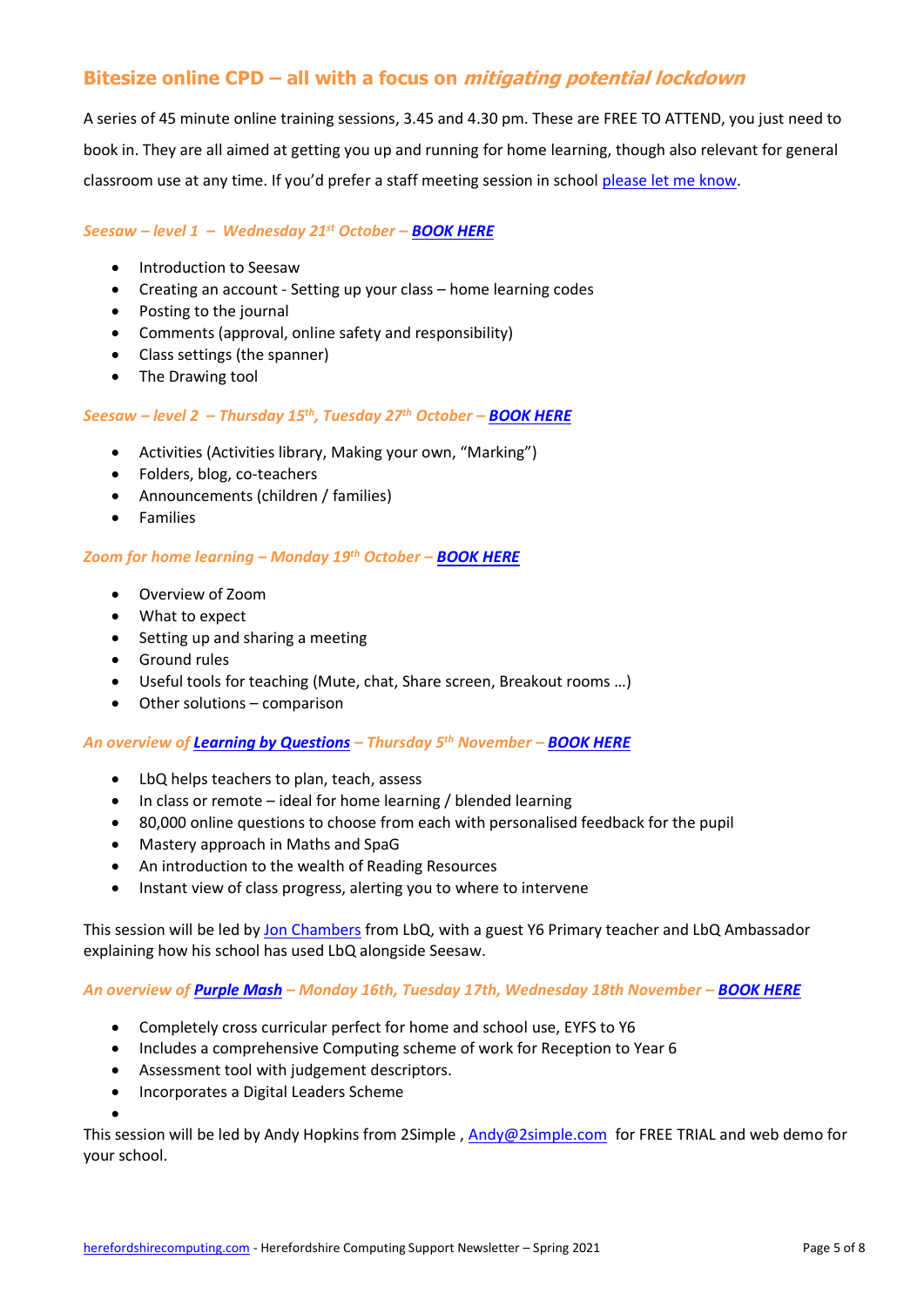## **Video conferencing**

The second most asked question! This should be nowhere near as high on your priority list at the moment as Seesaw. You can easily add this once you have a line of communication to home which Seesaw provides. It is non-the-less a very valuable tool and the one that parents will like you most for. And the question? Should I use Zoom or Microsoft Teams?

**Zoom** – really easy to get up and running in just a couple of minutes. Great functionality, really easy to use. I like it very much. The free version comes with a 40 minute limit on meetings. Zoom offer the next level up for free to schools at the moment but, unless things have improved, they are so slow at processing the requests it's not much use! You can involve anyone in a meeting simply by sending them a weblink (which you can do in Seesaw). There was criticism of Zoom in the early days of lockdown around security (Zoom Bombing) which the company quickly addressed and there are now no worries – despite what you might be told.

**Teams** – Provided by Microsoft, is free or at least it's likely you've already paid for it in what you already pay to Microsoft. If you have someone to setup you "team" then this is a good solution, it can take you quite some time to get going if not. Very similar functionality to Zoom.

The undisputed Herefordshire champion of teaching via video conference is Sara Herriott who shares, in this [brilliant article](https://herefordshirecis.files.wordpress.com/2020/06/zoomschool-at-brampton-abbotts.pdf) some of the amazing learning that was going on from her classroom at Brampton Abbotts between March and July. It's a really good read!

## **Cleaning iPad screens**

If you're sharing iPads around classes you have a potential leak in your bubble!. [Here is one helpful site](https://natomasunified.org/kb/tips-on-cleaning-and-disinfecting-your-technology/) but briefly here are some steps you might consider:

- If you can avoid sharing tech, or at least limit the number of people who use each device, that's good practice anyway.
- Clean all surfaces before returning iPads.
	- o Use screen wipes or specialist screen cleaner. Don't use chemicals or disinfectant which can damage the surface over time.
	- o Apply any cleaning solution to a soft cloth (not paper towels etc.) cloth, not directly to the device
- Wash hands before and after use / cleaning
- Try to avoid touching your face while using a shared iPad

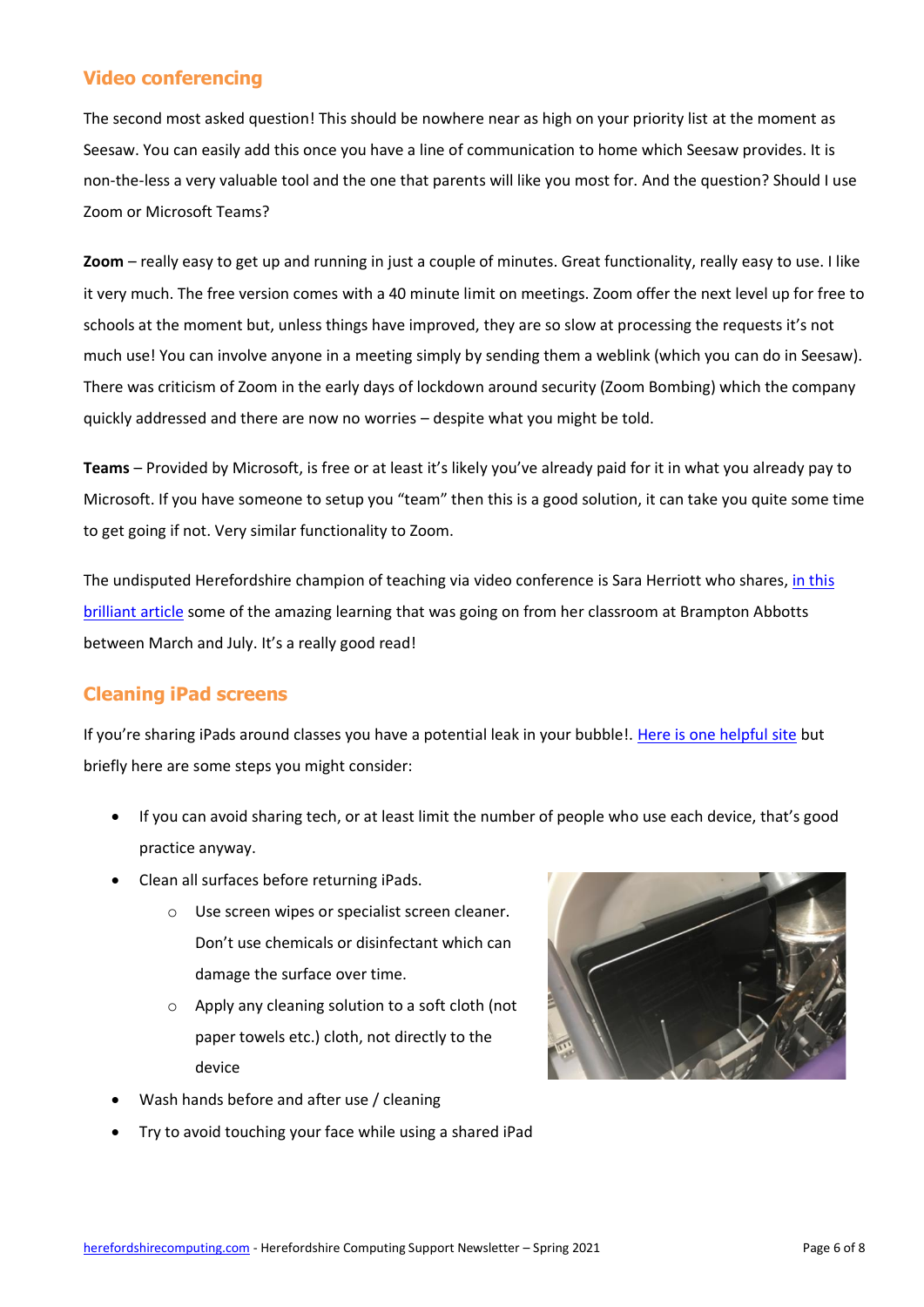## **Online Safety – framework and resources**



The official Government endorsed framework for Online Safety education in schools is now UKCIS's [Education for a Connected](https://assets.publishing.service.gov.uk/government/uploads/system/uploads/attachment_data/file/896323/UKCIS_Education_for_a_Connected_World_.pdf)  [World.](https://assets.publishing.service.gov.uk/government/uploads/system/uploads/attachment_data/file/896323/UKCIS_Education_for_a_Connected_World_.pdf) This is a well thought through framework, consisting of eight key strands that run from Early Years to Sixth Form. It's

now fully incorporated into the [Herefordshire Computing Progression](https://herefordshirecomputing.com/computing-progression/) (see below).

Better still perhaps, gradually and quietly gaining momentum, has been some materials that are being produced through a collaboration between the *UK Safer* 



*Internet Centre* and the *South West Grid for Learning* entitle[d ProjectEVOLVE.](https://projectevolve.co.uk/toolkit/) These materials, due to be officially launched in October, put meat on the bones of the UKCIS framework by providing teaching resources. There are still areas that are to be developed but it's well worth a look. Again, it's embedded into the 2020 version of the Herefordshire materials.

## **Online Safety from home: Embark on The Legends Family Adventure!**



Developed by Google, Parent Zone and Aardman, This is an animated series that follows a family of Internauts on an exciting online safety adventure. The accompanying challenge gives families the chance to win prizes for their school.

[Register for the challenge here](https://parentzone.us3.list-manage.com/track/click?u=bd227427019036d582c40c448&id=2700fedcc9&e=2c2e7b9730) to find out know more [book onto a free online workshop for teachers here.](https://parentzone.org.uk/be-internet-legends-online-teacher-workshops) Another good way to get into the materials would be to sign up for one of their free live assemblies. There's an example of one [here.](https://www.penpolschool.co.uk/2020/05/04/world-first-as-penpol-get-a-be-internet-legends-virtual-assembly/)

### **Home Learning Policy**

I was asked for one of these by several schools at the start of the lockdown. An internet failed to deliver a good one [so I wrote this.](https://herefordshirecomputing.com/home-education/) It's based on some suggestions for good practice from the South West Grid for Learning and designed as a discussion / CPD resource as much as a policy and if you get a chance to discuss it as a staff team that will bring rewards.

A policy for home learning with technology A template for whole school discussion



A Herefords